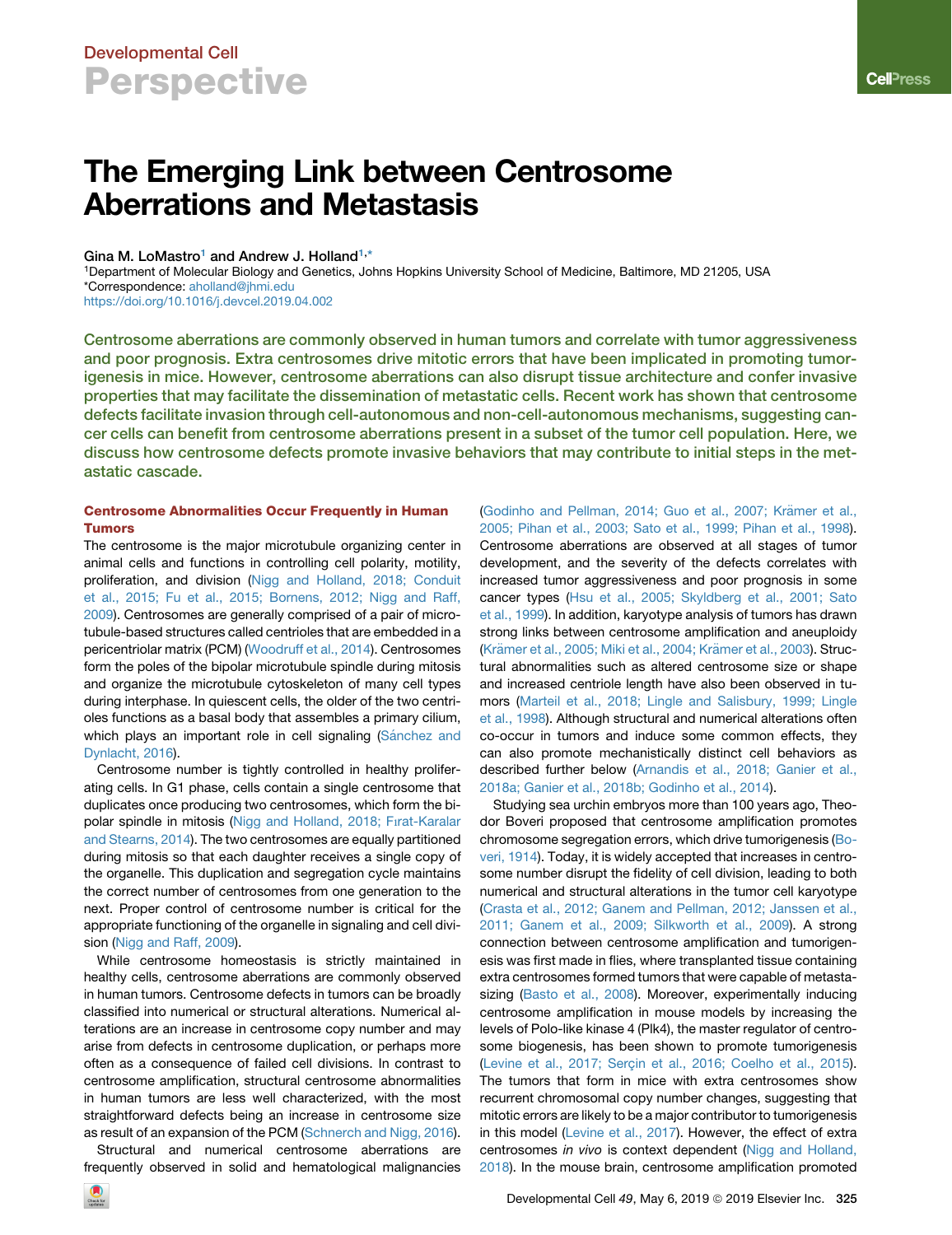cell death leading to microcephaly [\(Marthiens et al., 2013\)](#page-5-8). Moreover, in the skin epidermis, centrosome amplification did not initiate spontaneous tumorigenesis or enhance the development of carcinogen-induced skin tumors [\(Vitre et al., 2015\)](#page-6-3) but was able to accelerate tumors that develop in the absence of the tumor suppressor TP53 (Serçin et al., 2016).

In addition to playing important roles in cell division, centrosomes also organize the interphase microtubule network that controls cell shape, polarity, and motility. Structural and numerical centrosome alterations can, therefore, reorganize the microtubule cytoskeleton and disrupt tissue architecture, potentially providing a platform for metastatic cell dissemination [\(Nigg](#page-5-9) [et al., 2017; Schnerch and Nigg, 2016\)](#page-5-9). Indeed, recent work shows that centrosome aberrations may facilitate the dissemination of potentially metastatic cells through multiple distinct mechanisms [\(Arnandis et al., 2018; Ganier et al., 2018a; Ganier](#page-4-0) [et al., 2018b; Godinho et al., 2014](#page-4-0)). In this review, we first outline the key steps required for metastasis and then discuss work suggesting that centrosome aberrations can contribute to the initial steps in the metastatic cascade.

#### Fundamentals of Metastasis

The overwhelming majority of cancer mortality is caused by metastasis, a process in which cancer cells disseminate from the primary tumor and seed new colonies at distant sites ([Siegel](#page-6-5) [et al., 2018](#page-6-5)). The dissemination and metastatic outgrowth of cancer cells is a complex multi-step process. It involves the local invasion of primary-tumor cells into surrounding tissue, intravasation of these cells into the circulatory system, and subsequent extravasation back through the vascular walls. In this way, cancer cells travel to the parenchyma of a distant tissue and seed microscopic colonies that proliferate to form metastatic lesions ([Lambert et al., 2017\)](#page-5-10).

Invasion is the first step of metastasis and refers to the ability of cancer cells to escape the site of the primary tumor and enter into surrounding normal tissue. A central process in invasion is the activation of a cell biological program termed the epithelial to mesenchymal transition (EMT). The EMT program causes epithelial cells to adopt mesenchymal cell traits, such as increased motility, loss of cell-cell adhesions, and the ability to degrade components of the surrounding extracellular matrix (ECM). Induction of this developmental program is considered a key initiating step in metastasis that allows single cells to exit the primary-tumor site and invade surrounding parenchyma ([Mittal, 2018; Kalluri and Weinberg, 2009](#page-5-11)).

The traditional view of metastasis is that activation of the EMT program allows single cells to disseminate from the primary tumor and seed the formation of clonal secondary tumors. However, more recent work has established that invasion by primary tumors often involves the collective migration of cohorts of cells that subsequently seed polyclonal metastatic outgrowths ([Cheung and Ewald, 2016; Cheung et al., 2016; Gundem et al.,](#page-4-3) [2015; Maddipati and Stanger, 2015; Aceto et al., 2014\)](#page-4-3). The organization of these invasive tumor cell clusters contradicts the expected behavior of cells that have undergone complete EMT in that they retain cell-cell adhesion junctions [\(Chung et al.,](#page-4-4) [2016; Veracini et al., 2015](#page-4-4)). However, the EMT program is not a binary switch, as carcinoma cells can adopt a mixture of epithelial and mesenchymal traits ([Lambert et al., 2017\)](#page-5-10). More-

over, in collectively migrating tumor cells, mesenchymal traits are occasionally observed in cells at the invasive front, possibly facilitating ECM degradation and the migration of the tumor cell cluster into the surrounding stroma [\(Westcott et al., 2015;](#page-6-6) [Ye et al., 2015\)](#page-6-6). Therefore, it is likely that the EMT program works together with additional pathways to promote metastatic dissemination.

After invasion into neighboring stromal tissue, cancer cells must then intravasate into the vasculature and travel to a distant site to colonize a secondary tumor. This process depends on multiple signaling pathways, proteases, and interactions with nearby cells to allow invasive cells to adhere to, and pass through, the endothelial membrane ([Chiang et al., 2016](#page-4-5)). Once in the circulation, tumor cells travel as single cells or clusters until they become lodged in microvessels of distant tissues [\(Au et al.,](#page-4-6) [2016; Aceto et al., 2014\)](#page-4-6). The transit of circulating tumor cells (CTCs) can be aided by interactions with platelets, macrophages, and neutrophils, which coat CTCs to protect them from an immune attack and to facilitate docking at a distant site ([Lambert et al., 2017\)](#page-5-10).

CTCs are present for short periods in the circulation before becoming lodged in microvessels, where they may breach vessel walls and extravasate into the parenchyma. The mechanisms that control the subsequent proliferation of cancer cells in foreign tissue environments remain unclear. Successful colonization requires adaptive behaviors and the development of a metastatic niche through the expression of supportive growth factors and signaling molecules (Massagué and Obe[nauf, 2016](#page-5-12)). Furthermore, in some sites, disseminated tumor cells are able to remain dormant for many years before reinitiat-ing tumor growth and colonizing a metastatic lesion [\(Braun](#page-4-7) [et al., 2005\)](#page-4-7).

#### Centrosome Aberrations Promote Invasive Phenotypes

The molecules and pathways required for tumor cell dissemination and subsequent metastatic outgrowth are beginning to come into focus. Nevertheless, we lack a comprehensive understanding of which features of the primary tumor are the major contributors to metastatic disease. As discussed earlier, centrosome aberrations are common in human tumors. New evidence suggests that these alterations can contribute to tumor cell dissemination through at least four different mechanisms, each of which is discussed in more detail below.

### Centrosome Aberrations Induce Formation of Invadopodia

Centrosome amplification triggered by overexpression of Plk4 has been shown to promote to the formation of invasive protrusions (invadopodia) in mammary epithelial acini grown in a threedimensional culture (3D) system ([Figure 1](#page-2-0)A) ([Godinho et al.,](#page-5-13) [2014\)](#page-5-13). Invasive protrusions were accompanied by the degradation of ECM components, and in some instances resulted in the collective invasion of cells into the surrounding matrix. The increase in centrosomal microtubule nucleation in cells with extra centrosomes promoted activation of the small GTPase Rac1. Rac1 activity, in turn, initiated actin polymerization that disrupted cell-cell adhesion and promoted cell migration. Rac1 signaling is frequently upregulated in tumors, where it has been shown to promote invasion and metastasis ([Figure 1](#page-2-0)A) ([Bid et al., 2013](#page-4-8)). A similar invasive phenotype can be triggered by overexpression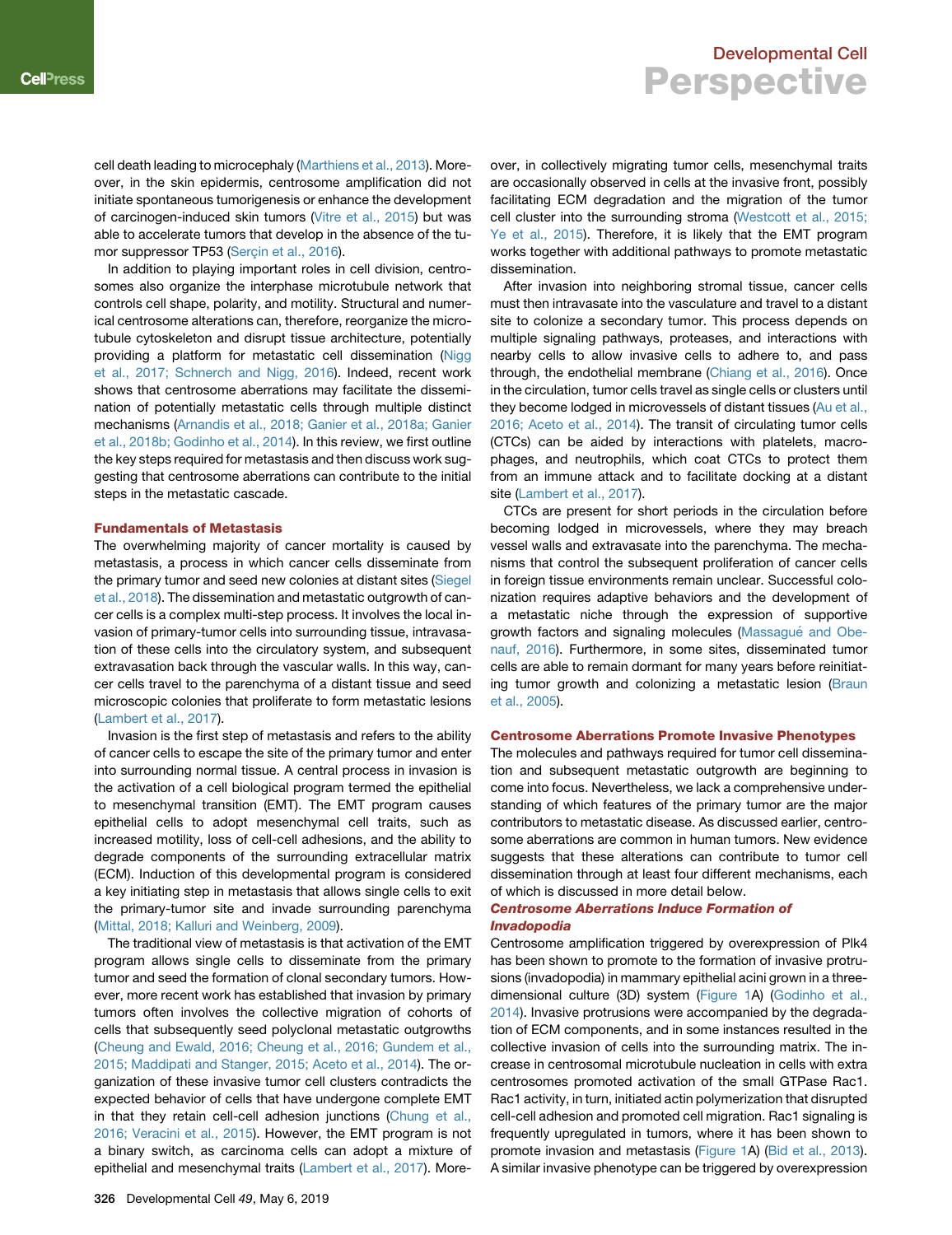<span id="page-2-0"></span>

#### Figure 1. Mechanisms by which Centrosome Aberrations Can Promote Invasive Phenotypes

(A) Centrosome amplification induced by Plk4 overexpression leads to increased microtubule nucleation and dynamics. This increases Rac1 signaling (1), resulting in the activation of the Arp2/3 complex (2), increased actin polymerization (3), and weakening of E-cadherin junctions (4) to promote the formation of invasive protrusions (invadopodia) in cells with extra centrosomes.

(B) Pro-invasive factors secreted from cells with extra centrosomes promote the formation of invadopodia in cells with normal centrosome numbers. This ECASP is dependent on elevated reactive oxygen species in cells with amplified centrosomes. The secreted pro-invasive factors activate receptors (1), leading to increased Rac1 signaling (2), activation of the Arp2/3 complex (3), increased actin polymerization (4), and weakening of E-cadherin junctions (5) to promote invadopodia formation in cells with normal centrosome numbers.

(C) Structural centrosome aberrations induced by overexpression of Nlp lead to increased microtubule nucleation and stability. This increases interphase cell stiffness and disrupts E-cadherin junctions, promoting the selective extrusion of softer mitotic cells from the epithelium.

(D) Structural centrosome aberrations induced by overexpression of Nlp and CEP131 promote basal extrusion of damaged cells.

of Ninein-like protein (Nlp), a centrosome protein that interacts with the  $\gamma$ -tubulin ring complex to promote microtubule nucleation ([Ganier et al., 2018b; Casenghi et al., 2003\)](#page-5-14). Nlp overexpression leads to an increase in centrosome size that resembles structural centrosome alterations in cancer cells [\(Schnerch and](#page-6-2) [Nigg, 2016](#page-6-2)). These findings suggest that centrosome aberrations may constitute a general mechanism for promoting Rac1 activation, the disruption of cell-cell junctions, and cell motility during tumorigenesis.

In addition to a primary role as a microtubule organizing center, the centrosome has been shown to directly nucleate actin filament assembly in an Arp2/3-dependent manner *in vitro* [\(Farina et al., 2016](#page-5-15)). In lymphocytes, Arp2/3-mediated actin nucleation at the centrosome is required to link this organelle

to the nucleus ([Obino et al., 2016](#page-5-16)). The removal of centrosomal Arp2/3 following lymphocyte activation promotes centrosome detachment from the nucleus and recruitment to the immune synapse. Although centrosome-mediated actin assembly has not yet been implicated in promoting lamellipodium formation or cell movement, this represents another mechanism by which centrosomes could contribute to the cytoskeletal reorganization that precedes invasion.

### Centrosome Amplification Induces a Pro-invasive Secretory Phenotype

In addition to promoting invadopodia formation through increased Rac1 signaling, centrosome amplification has been shown to promote the secretion of pro-invasive factors that induce non-cell autonomous invasion [\(Figure 1B](#page-2-0)) ([Arnandis](#page-4-0)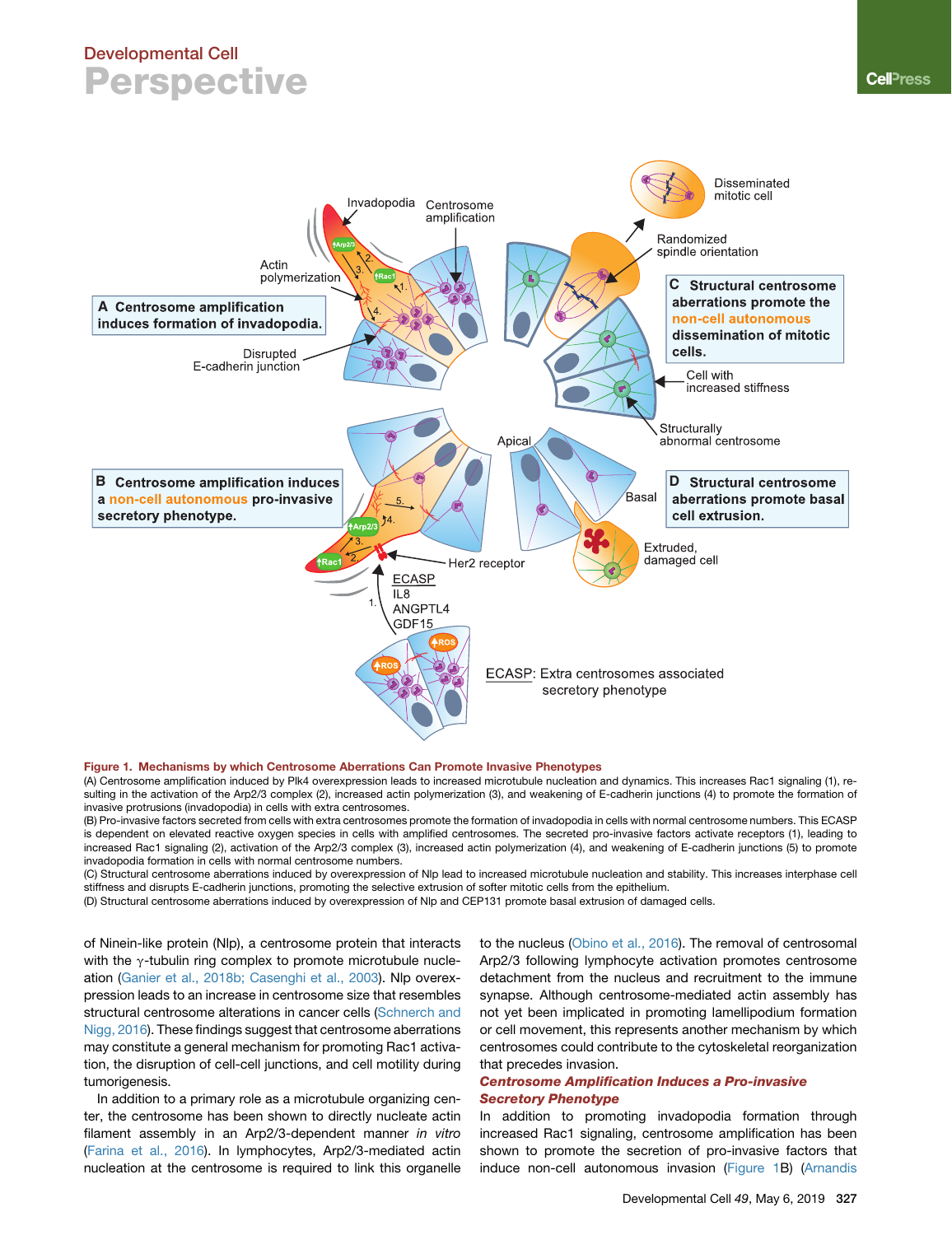[et al., 2018\)](#page-4-0). Conditioned media from cells with extra centrosomes induced the formation of invasive protrusions in 3D organoid cultures of cells with normal centrosome numbers. Cells with extra centrosomes were shown to secrete multiple proinvasive factors that have been previously linked to cancer, invasion, and migration (such as IL-8, ANGPTL4, and GDF-15). Rac1 signaling was not required for the secretion of pro-invasive factors from cells with extra centrosomes, but it was required for the formation of invadopodia in cells with normal centrosomes responding to the secreted factors [\(Figure 1B](#page-2-0)). This suggests that the non-cell autonomous extra centrosomes-associated secretory pathway (ECASP) is distinct from the previously reported pathway that promotes the cell-autonomous formation of invasive protrusions in cells with supernumerary centrosomes ([Godinho et al., 2014\)](#page-5-13). Exactly how extra centrosomes promote the ECASP remains unclear, but the response relies partly on elevated levels of reactive oxygen species in cells with centrosome amplification. While much remains to be understood about the role of the ECASP in tumor development, the discovery of this pathway provides a mechanism explaining how extra centrosomes could induce paracrine invasion in nearby cells with a normal centrosome content ([Arnandis et al., 2018\)](#page-4-0). In the future, it will be interesting to test whether structural centrosome alterations can induce a pro-invasive secretory phenotype similar to that observed in cells with extra centrosomes.

### Structural Centrosome Alterations Promote the Non-Cell-Autonomous Dissemination of Mitotic Cells

Although significant effort has focused on how centrosome amplification can contribute to tumorigenesis, the impact of structural centrosome aberrations has received much less attention. This is partly because defining centrosome structural defects is subjective, and it is less clear how to model these alterations experimentally. Recently, Nlp overexpression was used to experimentally produce structural centrosome alterations that are similar to those observed in cancer. Indeed, elevated expres-sion of Nlp is commonly found in human tumors ([Yu et al., 2009;](#page-6-7) [Qu et al., 2008\)](#page-6-7) and promotes tumorigenesis in mice [\(Shao](#page-6-8) [et al., 2010\)](#page-6-8).

Nlp-induced structural centrosome aberrations promoted the extrusion of individual cells from acini in a 3D culture model ([Figure 1](#page-2-0)C) ([Ganier et al., 2018b](#page-5-14)). This ''budding'' phenotype occurred specifically in mitotic cells without structural centrosome aberrations and could be prevented by blocking cells from entering into mitosis. Most of the extruded cells were viable, and some continued to proliferate after escaping from the epithelium, indicating that epithelial budding may promote metastatic dissemination of nearby cells with normal centrosomes. Interestingly, budding was not observed in cells with extra centrosomes, demonstrating that structural and numerical centrosome abnormalities can promote distinct types of invasive behaviors.

The mechanisms by which structural centrosome aberrations promote mitotic cell budding are two-fold. Nlp-induced structural centrosome aberrations triggered increased Rac1 signaling and actin polymerization, leading to weakening of E-cadherinmediated cell-cell junctions and randomized mitotic-spindle orientation. However, centrosome amplification also increased Rac1 signaling and disrupted E-cadherin junctions but did not induce a budding phenotype, suggesting that additional alter-

## Developmental Cell **Perspective**

ations are necessary for Nlp-induced dissemination. In contrast to cells with extra centrosomes, Nlp-induced structural centrosome aberrations markedly increased the stiffness of interphase cells in the epithelial sheet through increased microtubule nucleation and stability. This suggests that epithelia with a high density of Nlp-overexpressing cells may selectively squeeze out softer mitotic cells with destabilized E-cadherin junctions [\(Figure 1C](#page-2-0)). Importantly, the extruded mitotic cells did not often carry the centrosome alterations themselves, indicating that budding is a non-cell autonomous process that relies on cooperation between cells in an epithelium.

### Structural Centrosome Alterations Promote Basal-Cell Extrusion

In addition to mitotic cell budding, structural centrosome aberrations have also been shown to promote the preferential extrusion of damaged cells toward the basal surface of epithelial monolayers [\(Figure 1](#page-2-0)D). Epithelia typically dispose of damaged cells by extruding them apically into the luminal cavity ([Slattum and](#page-6-9) [Rosenblatt, 2014](#page-6-9)). However, a switch in the directionality of cell extrusion has been observed in epithelia harboring oncogenic mutations ([Ohsawa et al., 2018; Gu et al., 2015\)](#page-5-17). If cell death is circumvented, basal extrusion may promote the accumulation of cells outside of the epithelial sheet, providing a first step toward metastatic dissemination. Similar to oncogenic mutations, centrosome structural aberrations induced by overexpression of Nlp have been shown to sensitize damaged epithelial cells to basal extrusion [\(Figure 1D](#page-2-0)). In addition, overexpression of the centrosome protein CEP131 creates distinct alterations in the centrosome structure that promote the basal extrusion of dying cells with CEP131-induced structural centrosome aber-rations in the absence of any external damaging agent ([Ganier](#page-5-18) [et al., 2018a](#page-5-18)). If extruded cells harbor additional oncogenic alterations that promote survival, it is plausible that a reversal in the directionality of cell extrusion caused by centrosome aberrations could contribute to the dissemination of metastatic cells.

### Implications for Metastasis

In summary, recent work has uncovered multiple mechanisms by which centrosome alterations may contribute to metastasis by facilitating invasion. This suggests that centrosome aberrations can influence cancer progression beyond simply promoting mitotic defects. Centrosome defects cause invadopodia formation and basal cell extrusion, which could act as first steps in the dissemination of genetically unstable cells with metastatic potential. Intriguingly, centrosome aberrations may also facilitate invasion in a non-cell autonomous manner by inducing a proinvasive secretory phenotype or promoting mitotic cell budding. These findings could explain why centrosome aberrations are often associated with advanced tumor stage and metastasis [\(Hsu et al., 2005; Neben et al., 2003; Skyldberg et al., 2001;](#page-5-3) [Sato et al., 1999\)](#page-5-3). In addition, the non-cell autonomous effects of centrosome alterations suggest that cells with centrosome aberrations could promote invasive behavior in surrounding cells that lack these defects. In this manner, tumor cells can broadly benefit from the centrosome aberrations present in only a subset of cells in the tumor population.

Many of the experiments examining the impact of centrosome aberrations on invasion have focused on 3D culture models of mammary epithelial cells. However, metastasis is a highly inefficient process, with the vast majority of disseminating cells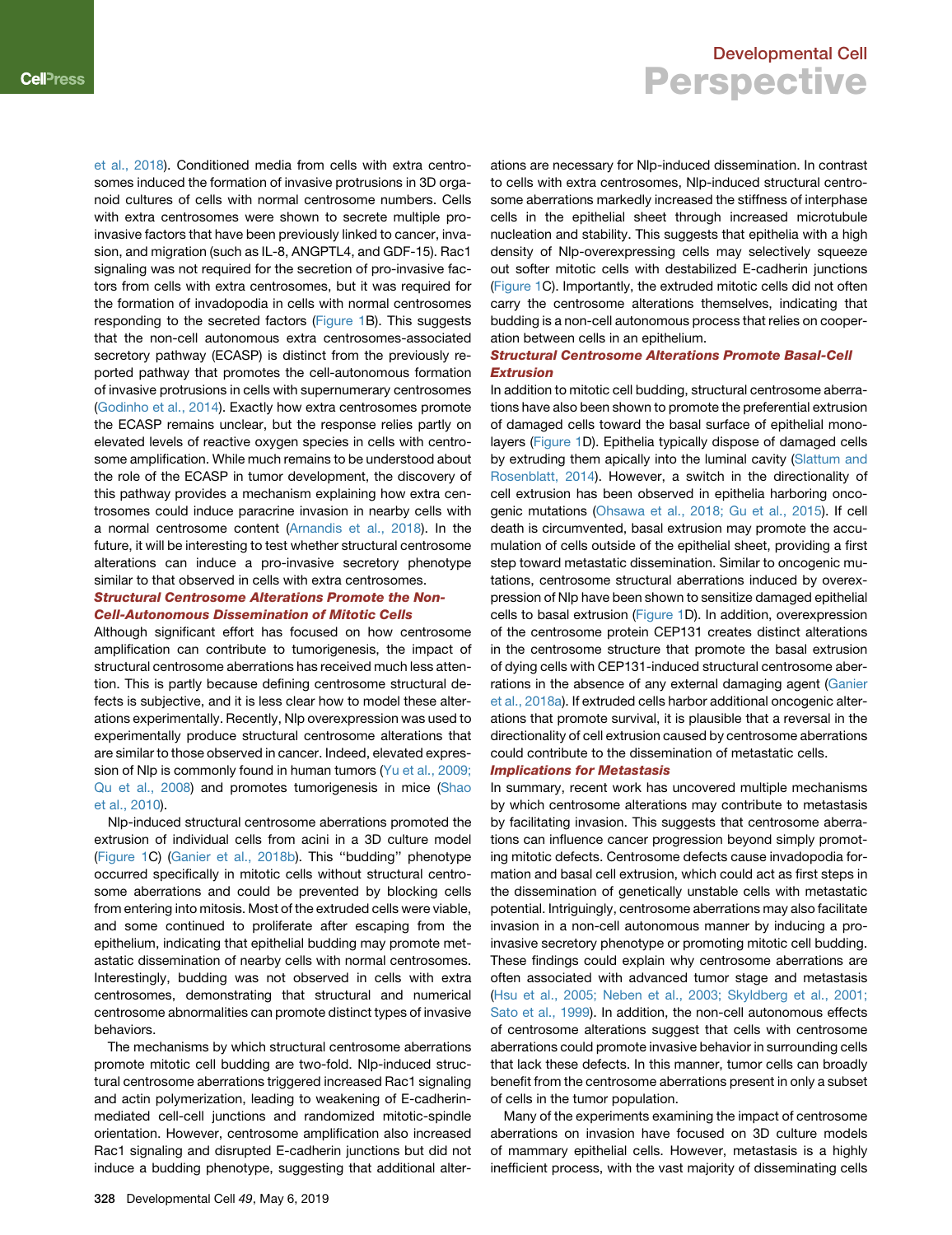destined to be eliminated or enter into a state of dormancy ([Mas](#page-5-12)sagué [and Obenauf, 2016; Chambers et al., 2002\)](#page-5-12). Therefore, from current experimental approaches, it remains unclear whether centrosome aberrations can give rise to invasive cells that survive long-term and seed metastatic lesions *in vivo*. Moreover, it is unknown whether the phenotypes observed in cell culture will translate to tissues *in vivo* considering the responses to centrosome alterations may vary in different tissue types. Therefore, although *in vitro* studies will continue to be important to define molecular mechanisms, *in vivo* animal models and intravital tumor imaging will be increasingly required to define to what extent, and by which mechanisms, centrosome aberrations contribute to metastasis.

#### Perspective

Experimental work in mouse models has demonstrated that structural and numerical centrosome aberrations can contribute to tumorigenesis (Levine et al., 2017; Serçin et al., 2016; Coelho [et al., 2015; Shao et al., 2010](#page-5-7)). What remains to be clarified are the main mechanisms by which centrosome defects contribute to tumor formation and/or progression. It is now clear that structural and numerical alterations in centrosomes can promote distinct changes in cell physiology and behavior. This emphasizes the need to carefully define the properties of the centrosome aberrations present in various human tumors. However, while alterations in centrosome number are relatively simple to evaluate, determining what constitutes a structural defect in the centrosome is at present, relatively subjective. This issue is compounded by the fact that most studies analyzing primary tumors only use markers for the PCM and not the centriole. Consequently, centrosome defects such as altered centrosome size or shape, increased centriole length, and an expanded PCM cannot be easily distinguished. For example, centrosome amplification and PCM fragmentation arise through different mechanisms, but both lead to the formation of supernumerary PCM foci [\(Maiato and Logarinho, 2014](#page-5-19)). There is, therefore, a need to develop better methods to analyze and classify centrosome aberrations in human tumors to understand both the prevalence and consequences of these defects. Doing so could allow different centrosome alterations to be used as diagnostic or prognostic markers in human tumors.

An additional area of focus is to discern the origin of centrosome aberrations in human tumors. Genes encoding centrosome proteins are rarely found to be mutated in tumors, but the misregulated expression of centrosome components is more common (Gö[nczy, 2015; Chan, 2011; Nigg and Raff,](#page-5-20) [2009\)](#page-5-20). Given that centrosome aberrations can promote invasive phenotypes through non-cell-autonomous mechanisms, it is plausible that only a portion of cells in a primary tumor harbor the genetic alterations responsible for causing the centrosome defects ([Arnandis et al., 2018; Ganier et al., 2018b\)](#page-4-0). In addition, changes in cell cycle progression, DNA damage, and failed cell divisions are common deficits in tumors that can indirectly impact centrosome number ([Douthwright and Sluder, 2014;](#page-5-21) Inanç et al., 2010; Ganem et al., 2009). Relevant to understanding the origin of centrosome defects in cancer is the question of how faithfully the current experimental models recapitulate the centrosome alterations observed in human tumors. For example, Plk4 has been implicated in centrosome-independent functions,

and these may contribute to the phenotypes observed following overexpression of the kinase [\(Kazazian et al., 2017; Rosario](#page-5-22) [et al., 2015](#page-5-22)). Moreover, it is unclear how closely Nlp overexpression mirrors centrosome structural alterations observed in tumors. Ultimately, improved understanding of the origins of centrosome alterations in cancer will lead to the creation of better experimental models that will more closely phenocopy the defects observed in tumors. The development of these models will allow a more in-depth analysis of the contribution of structural and numerical centrosome alterations to invasion and metastatic disease *in vivo*.

#### ACKNOWLEDGMENTS

This work was supported by the National Institutes of Health (R01GM114119) and an American Cancer Society Scholar Grant (RSG-16-156-01-CCG).

#### **REFERENCES**

[Aceto, N., Bardia, A., Miyamoto, D.T., Donaldson, M.C., Wittner, B.S.,](http://refhub.elsevier.com/S1534-5807(19)30272-2/sref1) [Spencer, J.A., Yu, M., Pely, A., Engstrom, A., Zhu, H., et al. \(2014\). Circulating](http://refhub.elsevier.com/S1534-5807(19)30272-2/sref1) [tumor cell clusters are oligoclonal precursors of breast cancer metastasis. Cell](http://refhub.elsevier.com/S1534-5807(19)30272-2/sref1) *158*[, 1110–1122.](http://refhub.elsevier.com/S1534-5807(19)30272-2/sref1)

<span id="page-4-0"></span>[Arnandis, T., Monteiro, P., Adams, S.D., Bridgeman, V.L., Rajeeve, V., Gada](http://refhub.elsevier.com/S1534-5807(19)30272-2/sref2)[leta, E., Marzec, J., Chelala, C., Malanchi, I., Cutillas, P.R., et al. \(2018\). Oxida](http://refhub.elsevier.com/S1534-5807(19)30272-2/sref2)[tive stress in cells with extra centrosomes drives non-cell-autonomous inva](http://refhub.elsevier.com/S1534-5807(19)30272-2/sref2)[sion. Dev. Cell](http://refhub.elsevier.com/S1534-5807(19)30272-2/sref2) *47*, 409–424.e9.

<span id="page-4-6"></span>[Au, S.H., Storey, B.D., Moore, J.C., Tang, Q., Chen, Y.L., Javaid, S., Sarioglu,](http://refhub.elsevier.com/S1534-5807(19)30272-2/sref3) [A.F., Sullivan, R., Madden, M.W., O'Keefe, R., et al. \(2016\). Clusters of circu](http://refhub.elsevier.com/S1534-5807(19)30272-2/sref3)[lating tumor cells traverse capillary-sized vessels. Proc. Natl. Acad. Sci. USA](http://refhub.elsevier.com/S1534-5807(19)30272-2/sref3) *113*[, 4947–4952.](http://refhub.elsevier.com/S1534-5807(19)30272-2/sref3)

<span id="page-4-2"></span>[Basto, R., Brunk, K., Vinadogrova, T., Peel, N., Franz, A., Khodjakov, A., and](http://refhub.elsevier.com/S1534-5807(19)30272-2/sref4) [Raff, J.W. \(2008\). Centrosome amplification can initiate tumorigenesis in flies.](http://refhub.elsevier.com/S1534-5807(19)30272-2/sref4) Cell *133*[, 1032–1042.](http://refhub.elsevier.com/S1534-5807(19)30272-2/sref4)

<span id="page-4-8"></span>[Bid, H.K., Roberts, R.D., Manchanda, P.K., and Houghton, P.J. \(2013\). RAC1:](http://refhub.elsevier.com/S1534-5807(19)30272-2/sref5) [an emerging therapeutic option for targeting cancer angiogenesis and metas](http://refhub.elsevier.com/S1534-5807(19)30272-2/sref5)[tasis. Mol. Cancer Ther.](http://refhub.elsevier.com/S1534-5807(19)30272-2/sref5) *12*, 1925–1934.

[Bornens, M. \(2012\). The centrosome in cells and organisms. Science](http://refhub.elsevier.com/S1534-5807(19)30272-2/sref6) *335*, [422–426.](http://refhub.elsevier.com/S1534-5807(19)30272-2/sref6)

<span id="page-4-1"></span>[Boveri, T. \(1914\). Zur frage der entstenhung maligner tumoren \(Gustav Fischer](http://refhub.elsevier.com/S1534-5807(19)30272-2/sref7) [Verlag\).](http://refhub.elsevier.com/S1534-5807(19)30272-2/sref7)

<span id="page-4-7"></span>[Braun, S., Vogl, F.D., Naume, B., Janni, W., Osborne, M.P., Coombes, R.C.,](http://refhub.elsevier.com/S1534-5807(19)30272-2/sref8) [Schlimok, G., Diel, I.J., Gerber, B., Gebauer, G., et al. \(2005\). A pooled analysis](http://refhub.elsevier.com/S1534-5807(19)30272-2/sref8) [of bone marrow micrometastasis in breast cancer. N. Engl. J. Med.](http://refhub.elsevier.com/S1534-5807(19)30272-2/sref8) *353*, [793–802.](http://refhub.elsevier.com/S1534-5807(19)30272-2/sref8)

Casenghi, M., Meraldi, P., Weinhart, U., Duncan, P.I., Körner, R., and Nigg, [E.A. \(2003\). Polo-like kinase 1 regulates Nlp, a centrosome protein involved](http://refhub.elsevier.com/S1534-5807(19)30272-2/sref9) [in microtubule nucleation. Dev. Cell](http://refhub.elsevier.com/S1534-5807(19)30272-2/sref9) *5*, 113–125.

[Chambers, A.F., Groom, A.C., and MacDonald, I.C. \(2002\). Dissemination and](http://refhub.elsevier.com/S1534-5807(19)30272-2/sref10) [growth of cancer cells in metastatic sites. Nat. Rev. Cancer](http://refhub.elsevier.com/S1534-5807(19)30272-2/sref10) *2*, 563–572.

[Chan, J.Y. \(2011\). A clinical overview of centrosome amplification in human](http://refhub.elsevier.com/S1534-5807(19)30272-2/sref11) [cancers. Int. J. Biol. Sci.](http://refhub.elsevier.com/S1534-5807(19)30272-2/sref11) *7*, 1122–1144.

<span id="page-4-3"></span>[Cheung, K.J., and Ewald, A.J. \(2016\). A collective route to metastasis: seeding](http://refhub.elsevier.com/S1534-5807(19)30272-2/sref12) [by tumor cell clusters. Science](http://refhub.elsevier.com/S1534-5807(19)30272-2/sref12) *352*, 167–169.

[Cheung, K.J., Padmanaban, V., Silvestri, V., Schipper, K., Cohen, J.D., Fairchild,](http://refhub.elsevier.com/S1534-5807(19)30272-2/sref13) [A.N., Gorin, M.A., Verdone, J.E., Pienta, K.J., Bader, J.S., et al. \(2016\). Poly](http://refhub.elsevier.com/S1534-5807(19)30272-2/sref13)[clonal breast cancer metastases arise from collective dissemination of keratin](http://refhub.elsevier.com/S1534-5807(19)30272-2/sref13) [14-expressing tumor cell clusters. Proc. Natl. Acad. Sci. USA](http://refhub.elsevier.com/S1534-5807(19)30272-2/sref13) *113*, E854–E863.

<span id="page-4-5"></span>[Chiang, S.P.H., Cabrera, R.M., and Segall, J.E. \(2016\). Tumor cell intravasa](http://refhub.elsevier.com/S1534-5807(19)30272-2/sref14)[tion. Am. J. Physiol. Cell Physiol.](http://refhub.elsevier.com/S1534-5807(19)30272-2/sref14) *311*, C1–C14.

<span id="page-4-4"></span>[Chung, Y.C., Wei, W.C., Hung, C.N., Kuo, J.F., Hsu, C.P., Chang, K.J., and](http://refhub.elsevier.com/S1534-5807(19)30272-2/sref15) [Chao, W.T. \(2016\). Rab11 collaborates E-cadherin to promote collective cell](http://refhub.elsevier.com/S1534-5807(19)30272-2/sref15)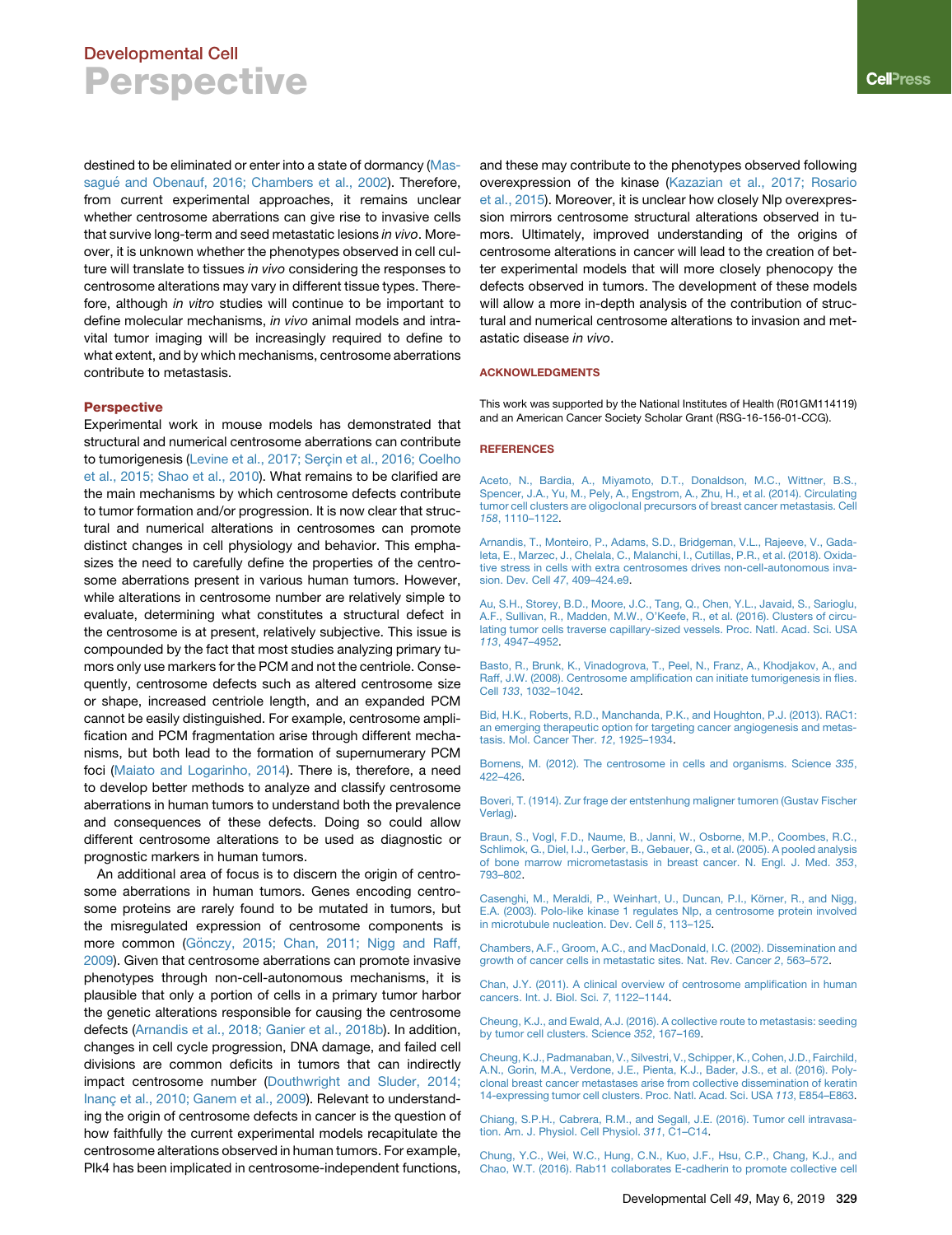[migration and indicates a poor prognosis in colorectal carcinoma. Eur. J. Clin.](http://refhub.elsevier.com/S1534-5807(19)30272-2/sref15) Invest. *46*[, 1002–1011](http://refhub.elsevier.com/S1534-5807(19)30272-2/sref15).

[Coelho, P.A., Bury, L., Shahbazi, M.N., Liakath-Ali, K., Tate, P.H., Wormald, S.,](http://refhub.elsevier.com/S1534-5807(19)30272-2/sref16) [Hindley, C.J., Huch, M., Archer, J., Skarnes, W.C., et al. \(2015\). Over-expres](http://refhub.elsevier.com/S1534-5807(19)30272-2/sref16)[sion of Plk4 induces centrosome amplification, loss of primary cilia and asso](http://refhub.elsevier.com/S1534-5807(19)30272-2/sref16)[ciated tissue hyperplasia in the mouse. Open Biol.](http://refhub.elsevier.com/S1534-5807(19)30272-2/sref16) *5*, 150209.

[Conduit, P.T., Wainman, A., and Raff, J.W. \(2015\). Centrosome function and](http://refhub.elsevier.com/S1534-5807(19)30272-2/sref17) [assembly in animal cells. Nat. Rev. Mol. Cell Biol.](http://refhub.elsevier.com/S1534-5807(19)30272-2/sref17) *16*, 611–624.

<span id="page-5-6"></span>[Crasta, K., Ganem, N.J., Dagher, R., Lantermann, A.B., Ivanova, E.V., Pan, Y.,](http://refhub.elsevier.com/S1534-5807(19)30272-2/sref18) [Nezi, L., Protopopov, A., Chowdhury, D., and Pellman, D. \(2012\). DNA breaks](http://refhub.elsevier.com/S1534-5807(19)30272-2/sref18) [and chromosome pulverization from errors in mitosis. Nature](http://refhub.elsevier.com/S1534-5807(19)30272-2/sref18) *482*, 53–58.

<span id="page-5-21"></span>[Douthwright, S., and Sluder, G. \(2014\). Link between DNA damage](http://refhub.elsevier.com/S1534-5807(19)30272-2/sref19) [and centriole disengagement/reduplication in untransformed human cells.](http://refhub.elsevier.com/S1534-5807(19)30272-2/sref19) [J. Cell. Physiol.](http://refhub.elsevier.com/S1534-5807(19)30272-2/sref19) *229*, 1427–1436.

<span id="page-5-15"></span>Farina, F., Gaillard, J., Guérin, C., Couté, Y., Sillibourne, J., Blanchoin, L., and Théry, M. (2016). The centrosome is an actin-organizing centre. Nat. Cell Biol. *18*[, 65–75](http://refhub.elsevier.com/S1534-5807(19)30272-2/sref20).

Fı[rat-Karalar, E.N., and Stearns, T. \(2014\). The centriole duplication cycle.](http://refhub.elsevier.com/S1534-5807(19)30272-2/sref21) [Philos. Trans. R. Soc. Lond. B Biol. Sci.](http://refhub.elsevier.com/S1534-5807(19)30272-2/sref21) *369*.

[Fu, J., Hagan, I.M., and Glover, D.M. \(2015\). The centrosome and its duplica](http://refhub.elsevier.com/S1534-5807(19)30272-2/sref22)[tion cycle. Cold Spring Harb. Perspect. Biol.](http://refhub.elsevier.com/S1534-5807(19)30272-2/sref22) *7*, a015800.

[Ganem, N.J., Godinho, S.A., and Pellman, D. \(2009\). A mechanism linking](http://refhub.elsevier.com/S1534-5807(19)30272-2/sref23) [extra centrosomes to chromosomal instability. Nature](http://refhub.elsevier.com/S1534-5807(19)30272-2/sref23) *460*, 278–282.

[Ganem, N.J., and Pellman, D. \(2012\). Linking abnormal mitosis to the acquisi](http://refhub.elsevier.com/S1534-5807(19)30272-2/sref24)[tion of DNA damage. J. Cell Biol.](http://refhub.elsevier.com/S1534-5807(19)30272-2/sref24) *199*, 871–881.

<span id="page-5-18"></span>[Ganier, O., Schnerch, D., and Nigg, E.A. \(2018a\). Structural centrosome aber](http://refhub.elsevier.com/S1534-5807(19)30272-2/sref25)[rations sensitize polarized epithelia to basal cell extrusion. Open Biol.](http://refhub.elsevier.com/S1534-5807(19)30272-2/sref25) *8*.

<span id="page-5-14"></span>[Ganier, O., Schnerch, D., Oertle, P., Lim, R.Y., Plodinec, M., and Nigg, E.A.](http://refhub.elsevier.com/S1534-5807(19)30272-2/sref26) [\(2018b\). Structural centrosome aberrations promote non-cell-autonomous](http://refhub.elsevier.com/S1534-5807(19)30272-2/sref26) [invasiveness. EMBO J.](http://refhub.elsevier.com/S1534-5807(19)30272-2/sref26) *37*, e98576.

<span id="page-5-2"></span>[Godinho, S.A., and Pellman, D. \(2014\). Causes and consequences of centro](http://refhub.elsevier.com/S1534-5807(19)30272-2/sref27)[some abnormalities in cancer. Philos. Trans. R. Soc. B: Biol. Sci.](http://refhub.elsevier.com/S1534-5807(19)30272-2/sref27) *369*, [20130467.](http://refhub.elsevier.com/S1534-5807(19)30272-2/sref27)

<span id="page-5-13"></span>[Godinho, S.A., Picone, R., Burute, M., Dagher, R., Su, Y., Leung, C.T., Polyak,](http://refhub.elsevier.com/S1534-5807(19)30272-2/sref28) K., Brugge, J.S., Théry, M., and Pellman, D. (2014). Oncogene-like induction of [cellular invasion from centrosome amplification. Nature](http://refhub.elsevier.com/S1534-5807(19)30272-2/sref28) *510*, 167–171.

<span id="page-5-20"></span>Gö[nczy, P. \(2015\). Centrosomes and cancer: revisiting a long-standing rela](http://refhub.elsevier.com/S1534-5807(19)30272-2/sref29)[tionship. Nat. Rev. Cancer](http://refhub.elsevier.com/S1534-5807(19)30272-2/sref29) *15*, 639–652.

[Gu, Y., Shea, J., Slattum, G., Firpo, M.A., Alexander, M., Mulvihill, S.J., Golu](http://refhub.elsevier.com/S1534-5807(19)30272-2/sref30)[bovskaya, V.M., and Rosenblatt, J. \(2015\). Defective apical extrusion signaling](http://refhub.elsevier.com/S1534-5807(19)30272-2/sref30) [contributes to aggressive tumor hallmarks. Elife](http://refhub.elsevier.com/S1534-5807(19)30272-2/sref30) *4*, e04069.

[Gundem, G., Van Loo, P., Kremeyer, B., Alexandrov, L.B., Tubio, J.M.C., Pa](http://refhub.elsevier.com/S1534-5807(19)30272-2/sref31)paemmanuil, E., Brewer, D.S., Kallio, H.M.L., Högnäs, G., Annala, M., et al. [\(2015\). The evolutionary history of lethal metastatic prostate cancer. Nature](http://refhub.elsevier.com/S1534-5807(19)30272-2/sref31) *520*[, 353–357.](http://refhub.elsevier.com/S1534-5807(19)30272-2/sref31)

[Guo, H.Q., Gao, M., Ma, J., Xiao, T., Zhao, L.L., Gao, Y., and Pan, Q.J. \(2007\).](http://refhub.elsevier.com/S1534-5807(19)30272-2/sref32) [Analysis of the cellular centrosome in fine-needle aspirations of the breast.](http://refhub.elsevier.com/S1534-5807(19)30272-2/sref32) [Breast Cancer Res.](http://refhub.elsevier.com/S1534-5807(19)30272-2/sref32) *9*, R48.

<span id="page-5-3"></span>[Hsu, L.C., Kapali, M., DeLoia, J.A., and Gallion, H.H. \(2005\). Centrosome ab](http://refhub.elsevier.com/S1534-5807(19)30272-2/sref33)[normalities in ovarian cancer. Int. J. Cancer](http://refhub.elsevier.com/S1534-5807(19)30272-2/sref33) *113*, 746–751.

Inanç, B., Dodson, H., and Morrison, C.G. (2010). A centrosome-autonomous [signal that involves centriole disengagement permits centrosome duplication](http://refhub.elsevier.com/S1534-5807(19)30272-2/sref34) [in G2 phase after DNA damage. Mol. Biol. Cell](http://refhub.elsevier.com/S1534-5807(19)30272-2/sref34) *21*, 3866–3877.

[Janssen, A., van der Burg, M., Szuhai, K., Kops, G.J., and Medema, R.H.](http://refhub.elsevier.com/S1534-5807(19)30272-2/sref35) [\(2011\). Chromosome segregation errors as a cause of DNA damage and struc](http://refhub.elsevier.com/S1534-5807(19)30272-2/sref35)[tural chromosome aberrations. Science](http://refhub.elsevier.com/S1534-5807(19)30272-2/sref35) *333*, 1895–1898.

<span id="page-5-22"></span>[Kalluri, R., and Weinberg, R.A. \(2009\). The basics of epithelial-mesenchymal](http://refhub.elsevier.com/S1534-5807(19)30272-2/sref36) [transition. J. Clin. Invest.](http://refhub.elsevier.com/S1534-5807(19)30272-2/sref36) *119*, 1420–1428.

[Kazazian, K., Go, C., Wu, H., Brashavitskaya, O., Xu, R., Dennis, J.W., Gingras,](http://refhub.elsevier.com/S1534-5807(19)30272-2/sref37) [A.C., and Swallow, C.J. \(2017\). Plk4 promotes cancer invasion and metastasis](http://refhub.elsevier.com/S1534-5807(19)30272-2/sref37) [through Arp2/3 complex regulation of the actin cytoskeleton. Cancer Res.](http://refhub.elsevier.com/S1534-5807(19)30272-2/sref37) *77*, [434–447](http://refhub.elsevier.com/S1534-5807(19)30272-2/sref37).

<span id="page-5-4"></span>Krämer, A., Neben, K., and Ho, A.D. (2005). Centrosome aberrations in hema[tological malignancies. Cell Biol. Int.](http://refhub.elsevier.com/S1534-5807(19)30272-2/sref38) *29*, 375–383.

Krämer, A., Schweizer, S., Neben, K., Giesecke, C., Kalla, J., Katzenberger, T.,<br>Benner, A., Müller-Hermelink, H.K., Ho, A.D., and Ott, G. (2003). Centrosome [aberrations as a possible mechanism for chromosomal instability in non-](http://refhub.elsevier.com/S1534-5807(19)30272-2/sref39)[Hodgkin's lymphoma. Leukemia](http://refhub.elsevier.com/S1534-5807(19)30272-2/sref39) *17*, 2207–2213.

<span id="page-5-10"></span>[Lambert, A.W., Pattabiraman, D.R., and Weinberg, R.A. \(2017\). Emerging bio](http://refhub.elsevier.com/S1534-5807(19)30272-2/sref40)[logical principles of metastasis. Cell](http://refhub.elsevier.com/S1534-5807(19)30272-2/sref40) *168*, 670–691.

<span id="page-5-7"></span>[Levine, M.S., Bakker, B., Boeckx, B., Moyett, J., Lu, J., Vitre, B., Spierings,](http://refhub.elsevier.com/S1534-5807(19)30272-2/sref41) [D.C., Lansdorp, P.M., Cleveland, D.W., Lambrechts, D., et al. \(2017\). Centro](http://refhub.elsevier.com/S1534-5807(19)30272-2/sref41)[some amplification is sufficient to promote spontaneous tumorigenesis in](http://refhub.elsevier.com/S1534-5807(19)30272-2/sref41) [mammals. Dev. Cell](http://refhub.elsevier.com/S1534-5807(19)30272-2/sref41) *40*, 313–322.e5.

[Lingle, W.L., Lutz, W.H., Ingle, J.N., Maihle, N.J., and Salisbury, J.L. \(1998\).](http://refhub.elsevier.com/S1534-5807(19)30272-2/sref42) [Centrosome hypertrophy in human breast tumors: implications for genomic](http://refhub.elsevier.com/S1534-5807(19)30272-2/sref42) [stability and cell polarity. Proc. Natl. Acad. Sci. USA](http://refhub.elsevier.com/S1534-5807(19)30272-2/sref42) *95*, 2950–2955.

[Lingle, W.L., and Salisbury, J.L. \(1999\). Altered centrosome structure is asso](http://refhub.elsevier.com/S1534-5807(19)30272-2/sref43)[ciated with abnormal mitoses in human breast tumors. Am. J. Pathol.](http://refhub.elsevier.com/S1534-5807(19)30272-2/sref43) *155*, [1941–1951](http://refhub.elsevier.com/S1534-5807(19)30272-2/sref43).

[Maddipati, R., and Stanger, B.Z. \(2015\). Pancreatic cancer metastases harbor](http://refhub.elsevier.com/S1534-5807(19)30272-2/sref44) [evidence of polyclonality. Cancer Discov.](http://refhub.elsevier.com/S1534-5807(19)30272-2/sref44) *5*, 1086–1097.

<span id="page-5-19"></span>[Maiato, H., and Logarinho, E. \(2014\). Mitotic spindle multipolarity without](http://refhub.elsevier.com/S1534-5807(19)30272-2/sref45) [centrosome amplification. Nat. Cell Biol.](http://refhub.elsevier.com/S1534-5807(19)30272-2/sref45) *16*, 386–394.

<span id="page-5-5"></span>[Marteil, G., Guerrero, A., Vieira, A.F., de Almeida, B.P., Machado, P., Men](http://refhub.elsevier.com/S1534-5807(19)30272-2/sref46)donça, S., Mesquita, M., Villarreal, B., Fonseca, I., Francia, M.E., et al. [\(2018\). Over-elongation of centrioles in cancer promotes centriole amplifica](http://refhub.elsevier.com/S1534-5807(19)30272-2/sref46)[tion and chromosome missegregation. Nat. Commun.](http://refhub.elsevier.com/S1534-5807(19)30272-2/sref46) *9*, 1258.

<span id="page-5-8"></span>[Marthiens, V., Rujano, M.A., Pennetier, C., Tessier, S., Paul-Gilloteaux, P., and](http://refhub.elsevier.com/S1534-5807(19)30272-2/sref47) [Basto, R. \(2013\). Centrosome amplification causes microcephaly. Nat. Cell](http://refhub.elsevier.com/S1534-5807(19)30272-2/sref47) Biol. *15*[, 731–740.](http://refhub.elsevier.com/S1534-5807(19)30272-2/sref47)

<span id="page-5-12"></span>Massagué[, J., and Obenauf, A.C. \(2016\). Metastatic colonization by circulating](http://refhub.elsevier.com/S1534-5807(19)30272-2/sref48) [tumour cells. Nature](http://refhub.elsevier.com/S1534-5807(19)30272-2/sref48) *529*, 298–306.

[Miki, R., Okuda, M., Oikawa, T., Watanabe, M., Ma, Z., Matsumoto, K., Iwata,](http://refhub.elsevier.com/S1534-5807(19)30272-2/sref49) [H., and Inokuma, H. \(2004\). Centrosome amplification and chromosomal insta](http://refhub.elsevier.com/S1534-5807(19)30272-2/sref49)[bility in feline lymphoma cell lines. J. Vet. Med. Sci.](http://refhub.elsevier.com/S1534-5807(19)30272-2/sref49) *66*, 797–805.

<span id="page-5-11"></span>[Mittal, V. \(2018\). Epithelial mesenchymal transition in tumor metastasis. Annu.](http://refhub.elsevier.com/S1534-5807(19)30272-2/sref50) [Rev. Pathol.](http://refhub.elsevier.com/S1534-5807(19)30272-2/sref50) *13*, 395–412.

Neben, K., Giesecke, C., Schweizer, S., Ho, A.D., and Krämer, A. (2003). [Centrosome aberrations in acute myeloid leukemia are correlated with cytoge](http://refhub.elsevier.com/S1534-5807(19)30272-2/sref51)[netic risk profile. Blood](http://refhub.elsevier.com/S1534-5807(19)30272-2/sref51) *101*, 289–291.

<span id="page-5-1"></span><span id="page-5-0"></span>[Nigg, E.A., and Holland, A.J. \(2018\). Once and only once: mechanisms of](http://refhub.elsevier.com/S1534-5807(19)30272-2/sref52) [centriole duplication and their deregulation in disease. Nat. Rev. Mol. Cell](http://refhub.elsevier.com/S1534-5807(19)30272-2/sref52) Biol. *19*[, 297–312.](http://refhub.elsevier.com/S1534-5807(19)30272-2/sref52)

<span id="page-5-9"></span>[Nigg, E.A., and Raff, J.W. \(2009\). Centrioles, centrosomes, and cilia in health](http://refhub.elsevier.com/S1534-5807(19)30272-2/sref53) [and disease. Cell](http://refhub.elsevier.com/S1534-5807(19)30272-2/sref53) *139*, 663–678.

<span id="page-5-16"></span>[Nigg, E.A., Schnerch, D., and Ganier, O. \(2017\). Impact of centrosome aberra](http://refhub.elsevier.com/S1534-5807(19)30272-2/sref54)[tions on chromosome segregation and tissue architecture in cancer. Cold](http://refhub.elsevier.com/S1534-5807(19)30272-2/sref54) [Spring Harb. Symp. Quant. Biol.](http://refhub.elsevier.com/S1534-5807(19)30272-2/sref54) *82*, 137–144.

<span id="page-5-17"></span>Obino, D., Farina, F., Malbec, O., Sá[ez, P.J., Maurin, M., Gaillard, J., Dingli, F.,](http://refhub.elsevier.com/S1534-5807(19)30272-2/sref55) [Loew, D., Gautreau, A., Yuseff, M.I., et al. \(2016\). Actin nucleation at the](http://refhub.elsevier.com/S1534-5807(19)30272-2/sref55) [centrosome controls lymphocyte polarity. Nat. Commun.](http://refhub.elsevier.com/S1534-5807(19)30272-2/sref55) *7*, 10969.

[Ohsawa, S., Vaughen, J., and Igaki, T. \(2018\). Cell extrusion: a stress-respon](http://refhub.elsevier.com/S1534-5807(19)30272-2/sref56)[sive force for good or evil in epithelial homeostasis. Dev. Cell](http://refhub.elsevier.com/S1534-5807(19)30272-2/sref56) *44*, 284–296.

[Pihan, G.A., Purohit, A., Wallace, J., Knecht, H., Woda, B., Quesenberry, P.,](http://refhub.elsevier.com/S1534-5807(19)30272-2/sref57) [and Doxsey, S.J. \(1998\). Centrosome defects and genetic instability in malig](http://refhub.elsevier.com/S1534-5807(19)30272-2/sref57)[nant tumors. Cancer Res.](http://refhub.elsevier.com/S1534-5807(19)30272-2/sref57) *58*, 3974–3985.

[Pihan, G.A., Wallace, J., Zhou, Y., and Doxsey, S.J. \(2003\). Centrosome abnor](http://refhub.elsevier.com/S1534-5807(19)30272-2/sref58)[malities and chromosome instability occur together in pre-invasive carci](http://refhub.elsevier.com/S1534-5807(19)30272-2/sref58)[nomas. Cancer Res.](http://refhub.elsevier.com/S1534-5807(19)30272-2/sref58) *63*, 1398–1404.